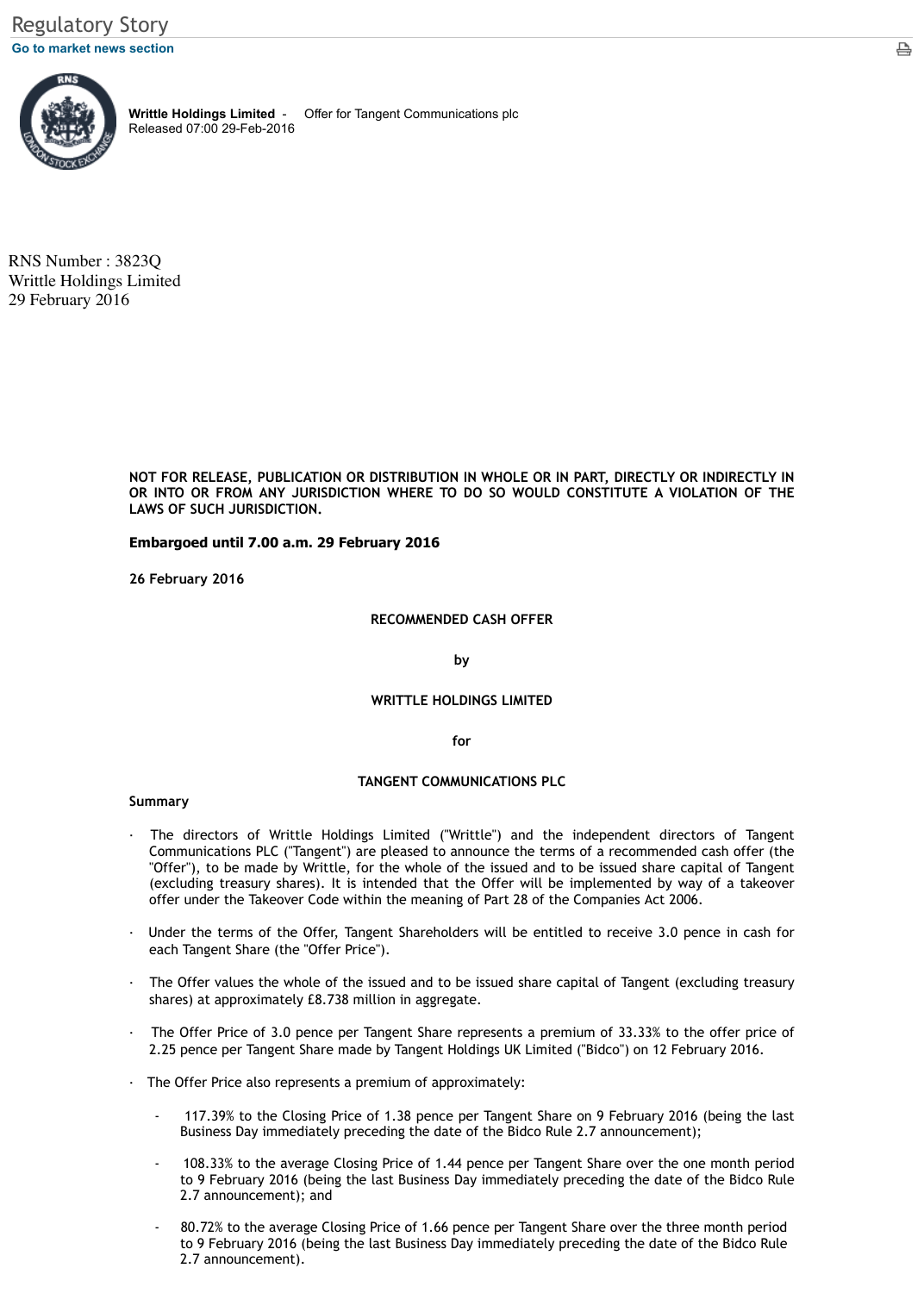- Given the level of irrevocable undertakings from Tangent Shareholders in support of the Bidco Offer and on the basis that certain of those undertakings will not lapse as a result of the Offer, Writtle has set the acceptance condition for the Offer at no less than 50% of the voting rights attaching to the Tangent Shares.
- · The Independent Directors of Tangent who have been so advised by Stockdale Securities Limited ("Stockdale"), consider the terms of the Offer to be fair and reasonable and intend to unanimously recommend that Tangent Shareholders accept the Offer and to withdraw their recommendation to accept the Bidco Offer. In providing advice to the Independent Directors, Stockdale has taken into account the Independent Directors' commercial assessments.
- · Writtle is an investment and management services company that owns majority shareholdings in a portfolio of media and marketing services companies. Writtle's companies operate from the UK, US and Hong Kong providing international clients with award-winning business communications, design, packaging and retail marketing services.
- · Writtle believes that there is a good strategic fit with Tangent and it intends to increase the range of its marketing services business by the acquisition of Tangent which will add scale to the Writtle group and accelerate the growth of both Writtle and Tangent.

Commenting on the Offer, Robert Essex, Chairman of Writtle said:

"Tangent's operating companies are long established with good potential and would fit well alongside Writtle's existing marketing services businesses. The enlarged Writtle Group would offer a wider range of services to its clients and provide a catalyst for further growth. Writtle's track record on acquisitions has been successful through being highly selective and we believe the Tangent acquisition represents a further outstanding opportunity."

This summary should be read in conjunction with the full text of this Announcement (including its Appendices). The Offer will be subject to the Conditions and further terms set out in Appendix 1 to this Announcement and to the full terms and conditions that will be set out in the Offer Document.

Enquiries:

| Writtle Holdings Limited<br>Robert Essex/Graeme Harris                                  | +44 (0)20 7842 6950   |
|-----------------------------------------------------------------------------------------|-----------------------|
| <b>BDO LLP (Financial Adviser to Writtle)</b><br>John Stephan<br>Susan Jarram           | +44 (0)20 7486 5888   |
| <b>Tangent Communications PLC</b><br><b>Kevin Cameron</b>                               | +44 (0)1670 713330    |
| Stockdale Securities Limited (Rule 3 Adviser to Tangent)<br>Tom Griffiths/Edward Thomas | $+44$ (0)20 7601 6100 |

BDO LLP, which is authorised and regulated in the United Kingdom by the Financial Conduct Authority, is acting for Writtle as financial adviser in relation to the Offer, and is not acting for or advising any other person and accordingly will not be responsible to any other person other than Writtle for providing the protections afforded to the clients of BDO LLP or for providing advice in relation to the contents of this Announcement or any offer or arrangement referred to herein or in the Offer Document. Neither BDO LLP nor any of its affiliates owes or accepts any duty, liability or responsibility whatsoever (whether direct or indirect, whether in contract, in tort, under statute or otherwise) to any person who is not a client of BDO LLP in connection with this Announcement, any statement contained herein, the Offer or otherwise.

BDO LLP has given and not withdrawn its written consent to the issue of this Announcement with the references to its name in the form and context in which they are included.

Stockdale Securities Limited, which is authorised and regulated in the United Kingdom by the Financial Conduct Authority, is acting for Tangent in connection with the Offer and no-one else and will not be responsible to anyone other than Tangent for providing the protections afforded to customers of Stockdale Securities Limited or for providing advice in relation to the Offer.

Stockdale Securities Limited has given and not withdrawn its written consent to the issue of this Announcement with the references to its name in the form and context in which they are included.

### **Dealing disclosure requirements**

Under Rule 8.3(a) of the Takeover Code, any person who is interested in 1% or more of any class of relevant securities of an offeree company or of any securities exchange offeror (being any offeror other than an offeror in respect of which it has been announced that its offer is, or is likely to be, solely in cash) must make an Opening Position Disclosure following the commencement of the offer period and, if later, following the announcement in which any securities exchange offeror is first identified. An Opening Position Disclosure must contain details of the person's interests and short positions in, and rights to subscribe for, any relevant securities of each of (i) the offeree company and (ii) any securities exchange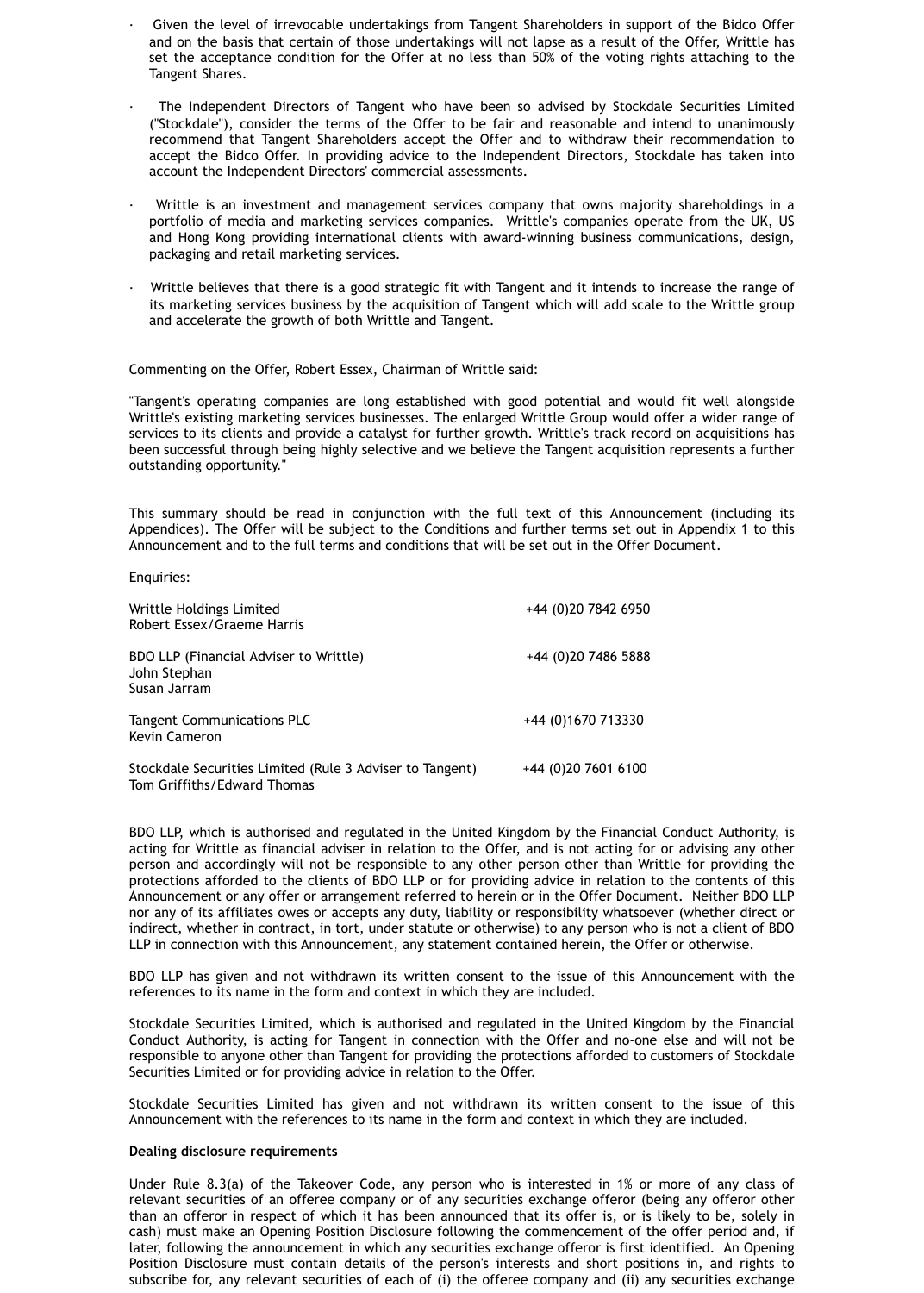securities in issue, when the offer period commenced and when any offeror was firs in any doubt as to whether you are required to make an Opening Position D Disclosure, you should contact the Panel's Market Surveillance Unit on  $+44$  (0)20 763

### **Publication on websites and availability of hard copies**

In accordance with Rule 26.1 of the Takeover Code, a copy of this Announcer (subject to certain restrictions relating to persons resident in restricted jurisdictions) inspection on Writtle's website at www.writtle.com and Tangent's website at www. later than 12 noon on the Business Day following the date of this Announcement.

Neither the contents of these websites nor the content of any other website access such websites is incorporated into, or forms part of, this Announcement.

In accordance with Rule 30.2 of the Takeover Code, a person so entitled may request Announcement, free of charge, by contacting the Company Secretary, Tangent Threeways House, 40-44 Clipstone Street, London W1W 5DW or by calling the com Beaumont on  $+44(0)20$  7462 6101. For persons who receive a copy of this Annou form or via a website notification, a hard copy of this Announcement will not be sent or when unless so requested. In accordance with Rule 30.2 of the Takeover Code, a person so entitled may also documents, announcements and information to be sent to them in relation to the  $\theta$ copy form.

### **Information relating to Tangent Shareholders**

Please be aware that addresses, electronic addresses and certain other information Shareholders, persons with information rights and other relevant persons communications from Tangent may be provided to Writtle during the Offer Per Section 4 of Appendix 4 of the Takeover Code to comply with Rule 2.12(c) of the Tak

# NOT FOR RELEASE, PUBLICATION OR DISTRIBUTION IN WHOLE OR IN PART, DIRECTLY OR INTO OR FROM ANY JURISDICTION WHERE TO DO SO WOULD CONSTITUTE **LAWS OF SUCH JURISDICTION.**

### **Embagoed until 7.00 a.m. 29 February 2016**

26 February 2016

### **RECOMMENDED CASH OFFER**

**by**

### **WRITTLE HOLDINGS LIMITED**

**for**

### **TANGENT COMMUNICATIONS PLC**

**1. Introduction**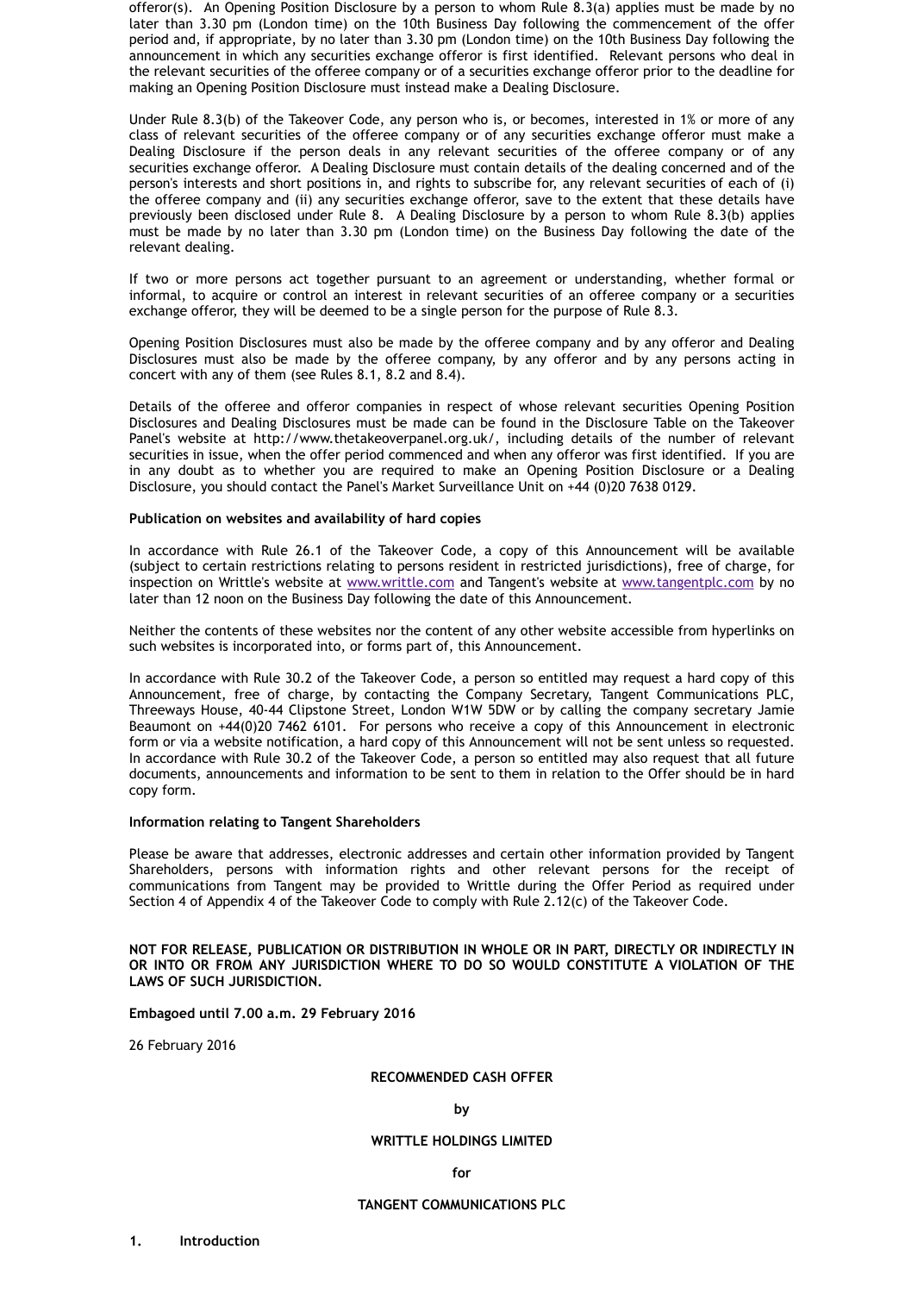Following Writtle's announcement on 12 February 2016 of a possible cash offer for Tangent Communications plc ("Tangent"), the directors of Writtle Holdings Limited ("Writtle") and the independent directors of Tangent, being Kevin Cameron and Nigel Kissack, (the "Independent Directors") are pleased to announce the terms of a recommended cash offer (the "Offer"), to be made by Writtle, for the whole of the issued and to be issued share capital of Tangent (excluding treasury shares). It is intended that the Offer will be implemented by way of a takeover offer under the Takeover Code within the meaning of Part 28 of the Companies Act 2006.

# **2. Terms of the Offer**

Under the terms of the Offer, which will be subject to the conditions and principal further terms referred to in Appendix 1 to this Announcement and to the further terms to be set out in the Offer Document and, in the case of Tangent Shares held in certificated form, the Form of Acceptance, Tangent Shareholders will be entitled to receive:

For each Tangent Share 3.0p in cash

The Offer values the whole of the issued and to be issued share capital of Tangent at approximately £8.738 million.

The Offer represents an opportunity for all Tangent Shareholders to realise their investment at a substantial premium to current market value and the Bidco Offer.

The Offer represents a premium of 33.33% to the offer price of 2.25 pence per Tangent Share made by Bidco on 12 February 2016.

The Offer Price also represents a premium of approximately:

- 117.39% to the Closing Price of 1.38 pence per Tangent Share on 9 February 2016 (being the last Business Day immediately preceding the date of the Bidco Rule 2.7 announcement);
- 108.33% to the average Closing Price of 1.44 pence per Tangent Share over the one month period to 9 February 2016 (being the last Business Day immediately preceding the date of the Bidco Rule 2.7 announcement); and
- 80.72% to the average Closing Price of 1.66 pence per Tangent Share over the three month period to 9 February 2016 (being the last Business Day immediately preceding the date of the Bidco Rule 2.7 announcement).

Given the level of irrevocable undertakings from Tangent Shareholders in support of the Bidco Offer and on the basis that certain of those undertakings will not lapse as a result of the Offer, Writtle has set the acceptance condition for the Offer at over 50% of the voting rights attaching to the Tangent Shares (the "Acceptance Condition").

The Offer will extend, subject to the conditions and principal further terms referred to in Appendix 1 to this Announcement, to any Tangent Shares unconditionally allotted or issued on the date the Offer is made and to any further Tangent Shares unconditionally allotted or issued while the Offer remains open for acceptance (or such earlier date as Writtle may, subject to the Takeover Code or with the consent of the Panel, decide), including any Tangent Shares unconditionally allotted or issued on the exercise of options and/or the settlement of awards in accordance with the rules of the Tangent Share Schemes.

#### **3. Recommendation**

The Independent Directors who have been so advised by Stockdale Securities Limited ("Stockdale"), consider the terms of the Offer to be fair and reasonable and intend to unanimously recommend that Tangent Shareholders accept the Offer and to withdraw their recommendation to accept the Bidco Offer. In providing advice to the Independent Directors, Stockdale has taken into account the Independent Directors' commercial assessments.

# **4. Background to and reasons for the Offer**

Writtle believes that there is a good strategic fit for the services of Tangent with its own range of marketing services. This should enable the selling of new services to each of the respective client bases. On the printing side of the business, Writtle believes that there are capacity benefits from the combined operations. Writtle also believes that the technology of Tangent is complementary to its own technology offer.

Writtle believes the Offer provides the certainty of a realisable value to all Tangent Shareholders and allows them to realise their investment in illiquid Tangent Shares at a substantial premium to current market value and to the Bidco Offer for cash with no transaction commissions or fees.

Writtle believes that, in the absence of a source of liquidity such as the Offer, many Tangent Shareholders are unlikely to be able to realise their shareholdings in Tangent without accepting a discount to the prevailing share price.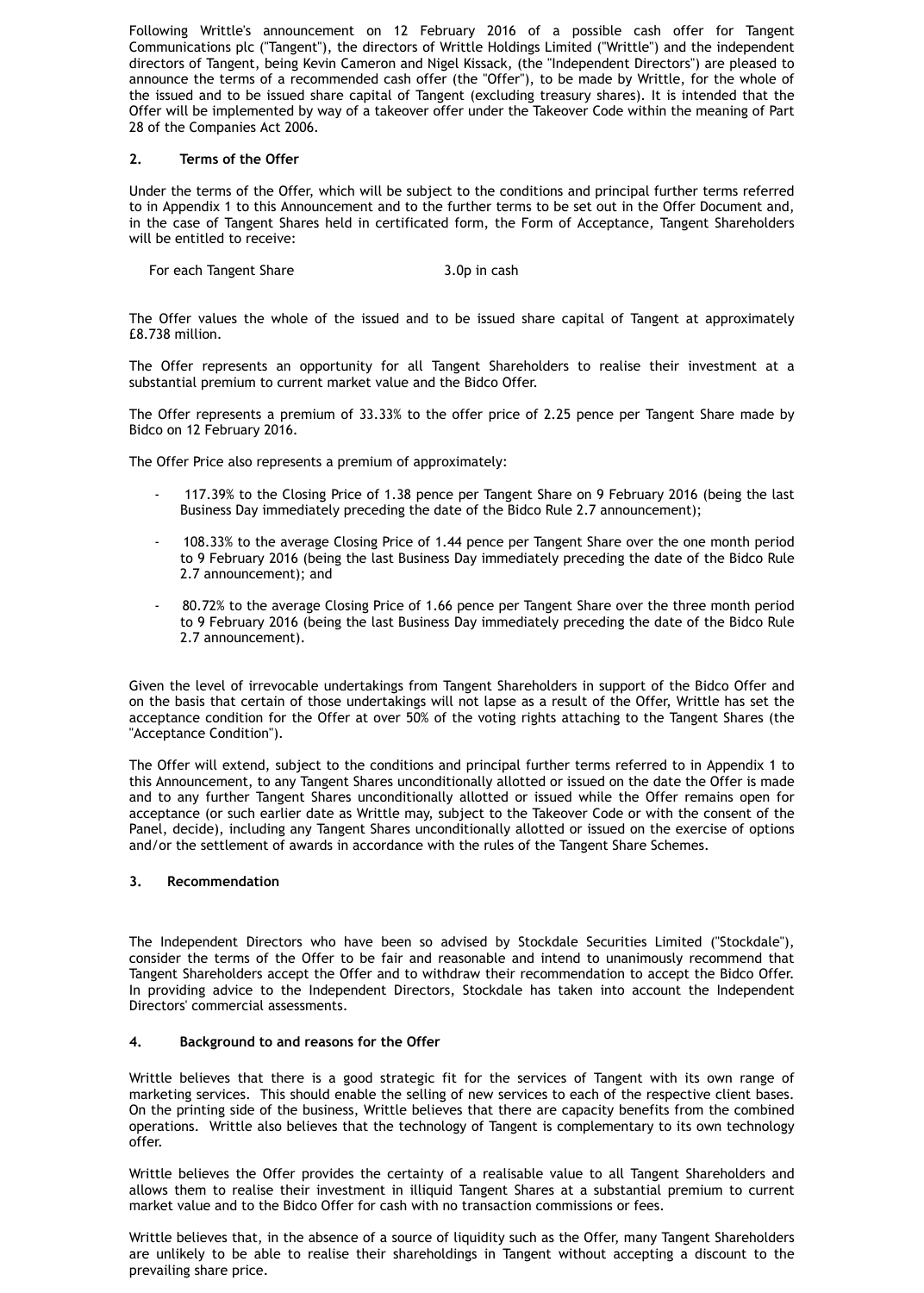### **5. Background to and reasons for recommendation of the Offer**

On 10 February 2016, Bidco and the Independent Directors announced that they had reached agreement on the terms of a recommended cash offer for Tangent at a price of 2.25 pence in cash for each Tangent Share. On 12 February 2016, Bidco's offer document was published and posted to Tangent Shareholders.

On 12 February 2016, Writtle announced that it was evaluating a possible cash offer of no less than 2.75 pence per Tangent Share for the entire issued and to be issued share capital of Tangent (excluding treasury shares). Since then Writtle has undertaken limited due diligence on Tangent and today announces a recommended cash offer for the entire issued and to be issued share capital of Tangent at 3.0 pence per Tangent Share (excluding treasury shares).

The Independent Directors have considered the merits of the Bidco Offer and the Offer and are now recommending the Offer of 3.0 pence in cash for each Tangent Share as it provides the most value for Tangent Shareholders. Furthermore, the Independent Directors believe that the Offer provides an attractive premium to the prevailing price of a Tangent Share and the Bidco Offer and allows Tangent Shareholders to realise their investment in illiquid Tangent Shares for cash with no transaction costs.

Tangent Shareholders should note that the Bidco Offer will lapse at 1.00 p.m. on 4 March 2016 unless Bidco elects to extend its offer. If Bidco does not extend its offer and the Offer does not become wholly unconditional, there will be no immediate liquidity event for Tangent Shareholders (in the absence of any other offer for Tangent becoming wholly unconditional). For this reason, the Independent Directors have required that the Acceptance Condition only requires more than 50 per cent. of the voting rights attaching to the Tangent Shares. This means that for this condition to be successful there is no absolute requirement for Bidco (together with its concert parties) to accept the Offer in respect of their Tangent Shares.

The Independent Directors wish to remind Tangent Shareholders that Bidco has received irrevocable commitments from each of the directors of Tangent to accept (or procure the acceptance of) the Bidco Offer in respect of their Tangent Shares which in aggregate relate to 93,853,260 Tangent Shares, representing approximately 33.78% of Tangent's issued share capital. All of these irrevocable commitments continue to be binding in the event of a higher competing offer (such as the Offer) being made for Tangent and will cease to be binding only if the Bidco Offer lapses or is withdrawn.

In addition, Bidco procured irrevocable commitments from certain other Tangent Shareholders to accept (or procure the acceptance of) the Bidco Offer in respect of their Tangent Shares which in aggregate relate to 60,083,077 Tangent Shares, representing approximately 21.63% of Tangent's issued share capital.

The irrevocable commitment procured by Bidco from Livingbridge EP LLP in respect of 31,383,077 Tangent Shares (comprising 11.30 per cent. of the issued share capital of Tangent) ceases to be binding upon the announcement, by a third party, of a firm intention to make an offer for the entire issued share capital of Tangent at not less than 2.5 pence per Tangent Share. This therefore has upon publication of the Announcement, lapsed.

The irrevocable commitments procured by Bidco from Oryx International Growth Fund and Hargreave Hale in respect of, in aggregate, 28,700,000 Tangent Shares, comprising 10.33 per cent. of the issued share capital of Tangent) cease to be binding if: (i) a higher third party offer is made for Tangent at a price per Tangent Share more than 10% above the Bidco Offer (as determined by reference to the price set out in the announcement of the firm intention to make an offer issued by such third party); and (ii) period of 10 days has elapsed from the date of announcement of such offer without Bidco having revised the terms of its offer such that the value of its revised offer exceeds the value per Tangent Share of the offer by such third party. This means that these irrevocable commitments will remain binding for 10 more days (absent a revised offer from Bidco) and will lapse after that. As a consequence, both Onyx International Growth Fund and Hargreave Hale will be required to accept the Bidco Offer (as they are required to do this by 4 March 2016) and will not be able to withdraw their acceptances until permitted to do so under the terms of the Bidco Offer.

# **6. Current trading**

Current trading for Tangent remains in line with the statements made in Tangent's interim results announcement for the six month period ended 31 August 2015.

# **7. Strategy following completion of the Offer**

Following completion of the Offer, Writtle believes that the enlarged group will be able to increase the range of its marketing services business adding scale to the Writtle Group and accelerating the growth of both Writtle and Tangent.

Writtle believes it could introduce an additional range of services across the client base of Tangent and introduce services currently provided by Tangent to Writtle's clients.

Writtle would also seek to utilise any spare digital printing capacity that exists at Tangent.

Writtle believes that it can combine the technology owned by Tangent with the technology owned by companies in the Writtle Group. Writtle also intends to invest further into this combined technology offer, to provide a significantly improved service to clients.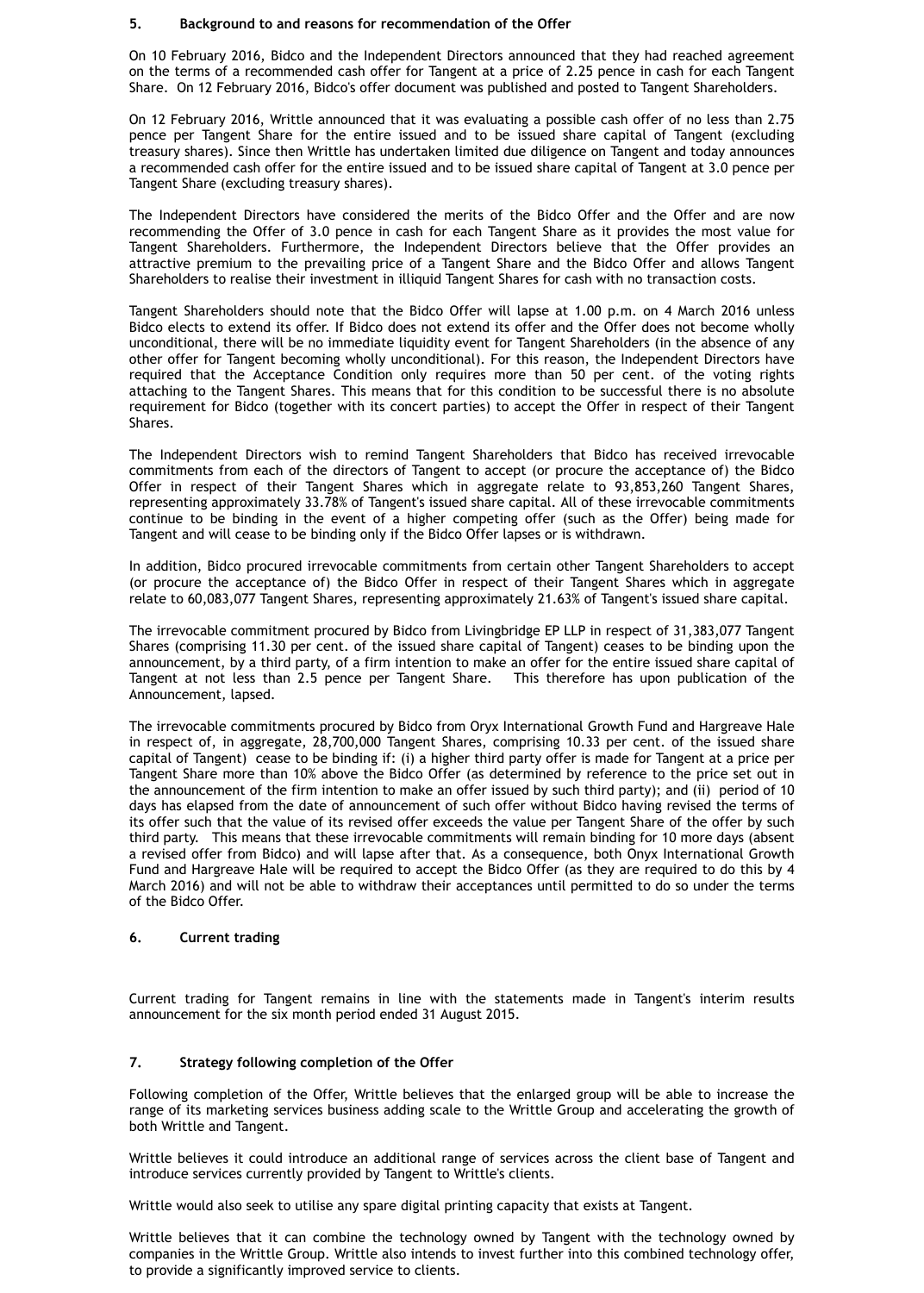# **8. Information on Tangent**

Tangent combines printing and digital marketing businesses. Tangent operates from offices in London, Newcastle and Cheltenham, with digital printing facilities in Newcastle and London.

Tangent's print business generates print revenues online through its printed.com website, selling a broad range of products including business cards, brochures, leaflets and flyers, posters and wedding stationery. The majority of these products are produced in-house at Tangent's Newcastle facility. It also provides print services to the estate and letting agency sector through its Ravensworth brand and operates a high-end creative printing business called TOD (Tangent On Demand) in London.

Tangent's digital marketing business is Tangent Snowball. Tangent Snowball is appointed by its clients to build websites and manage customer communications (email, social and customer service). Tangent Snowball's clients are both large enterprise and SMEs.

In the year ended 28 February 2015, Tangent reported audited revenue of approximately £26.25 million (2014: £26.50 million) and underlying operating profit of £1.18 million (2014: £2.50 million). In the 6 months ended 31 August 2015, Tangent reported unaudited revenue of £13.37 million (2014: £13.26 million) and underlying operating profit of £0.33 million (2014: £0.96 million).

# **9. Information on Writtle**

Writtle is an investment and management services company that owns majority shareholdings in a portfolio of media and marketing services companies.

Writtle's companies operate from the UK, US and Hong Kong providing international clients with awardwinning business communications, design, packaging and retail marketing services. The Writtle Group employs in excess of 800 people with audited turnover for the year ended 31 December 2014 of £83.12 million and EBITDA of £7.48 million.

Each of the companies within the Writtle Group operates independently, and is led by their own experienced management team with a Writtle director on each board. Writtle provides both the funding and business experience to underpin sustainable and profitable growth.

Further information on Writtle will be contained in the Offer Document.

# **10. Management and employees**

Writtle attaches great importance to the skills and experience of the existing management and employees of Tangent and expects them to play an important role in the ongoing development of the business. The existing employment rights, including pension rights, of the employees and management of the Tangent Group will be fully safeguarded and Writtle has no current intention to make any changes to the staffing levels of the business or any material changes in the conditions of employment of the employees of the Tangent Group as a result of the Offer. Writtle also confirms that it has no intention of making any material changes to Tangent's ongoing pension contribution obligations for existing employees and members of Tangent's pension schemes. Writtle has not come to a conclusion in respect of the continued employment of the directors of Tangent.

In addition Writtle intends to increase incentives for profitable growth through the introduction of Writtle bonus schemes for Tangent employees and to provide an opportunity for Tangent management to acquire equity ownership.

Writtle has no current intention to make any change to Tangent's principal place of business or to redeploy any of its fixed assets.

If the Offer becomes, or is declared, unconditional in all respects, Writtle would expect to nominate new directors to the Board of Tangent.

#### **11. Financing of the Offer**

The Offer will be financed from a combination of existing cash resources of Writtle, a debt facility from Barclays Bank PLC and loans from two shareholders of Writtle.

Writtle will finance £2.738 million out of its existing cash resources.

Barclays Bank PLC has made available a facility of £4.5 million to Writtle to finance the Offer. The loan is repayable by 10 September 2017 and carries an interest rate of 1.75-2.25% over LIBOR. The loan is secured over certain assets of the Writtle Group.

Two shareholders of Writtle, have made available loans of £1.5 million in aggregate to Writtle to finance the Offer. The loans are (i) repayable by 31 December 2017 and carry an interest rate of 5% over the base rate of the Bank of England from time to time and (ii) repayable within 9 months from drawdown and carry an interest rate of 12%. The loans are unsecured.

BDO LLP ("BDO"), which is acting as financial adviser to Writtle, is satisfied that sufficient resources are available to Writtle to enable it to satisfy, in full, the cash consideration payable to Tangent Shareholders under the Offer.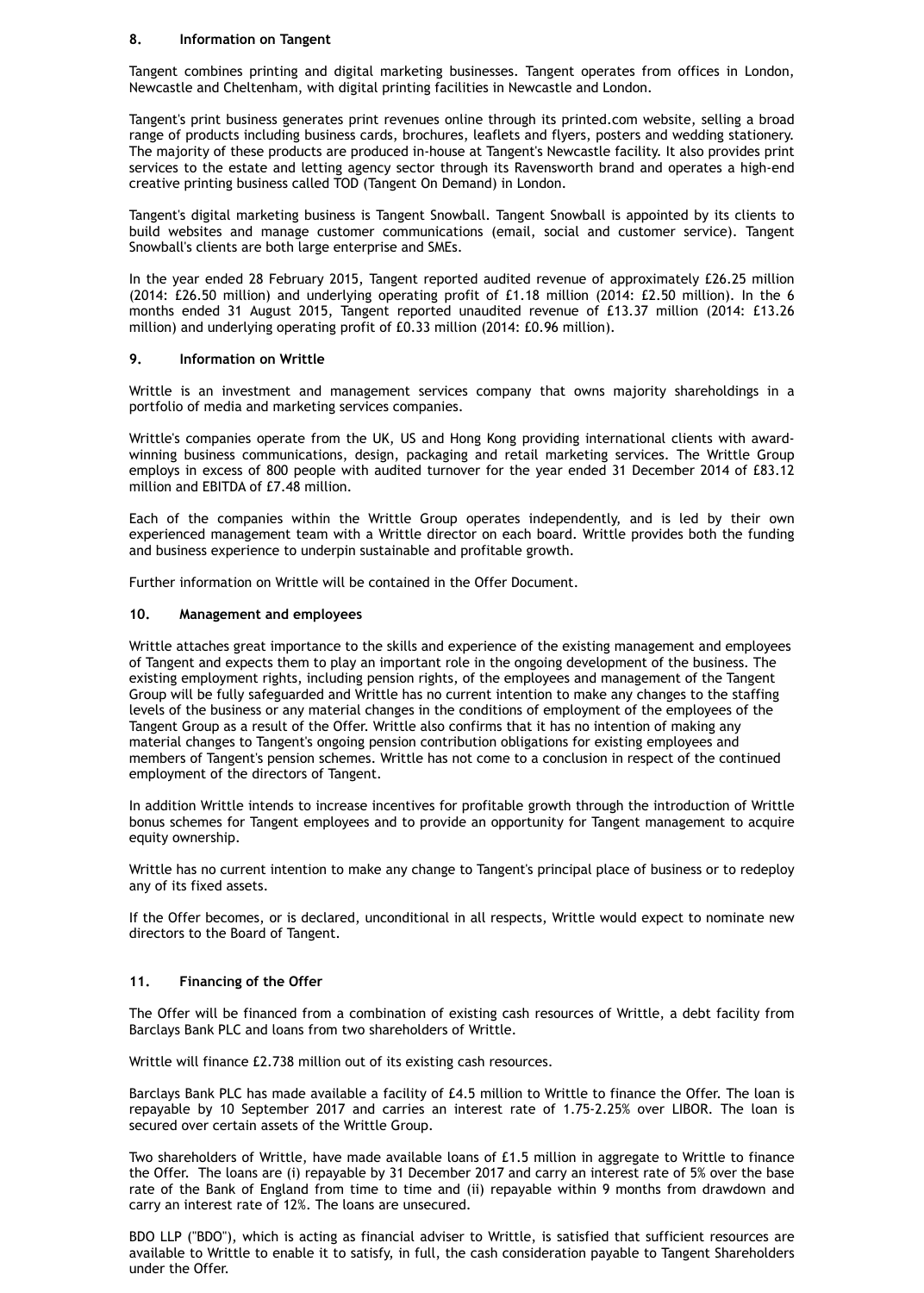#### **12. Tangent Share Schemes**

The Offer will extend, subject to the conditions and principal further terms to be contained in the Offer Document, to any Tangent Shares unconditionally allotted or issued on the date the Offer is made and to any further Tangent Shares unconditionally allotted or issued while the Offer remains open for acceptance (or such earlier date as Writtle may, subject to the Takeover Code or with the consent of the Panel, decide) including any which are so unconditionally allotted or issued pursuant to the exercise of options and for settlement of awards in accordance with the rules of the Tangent Share Schemes.

Holders of Tangent Share Options under the Tangent Share Option Schemes will be invited to exercise their options and to accept the Offer in respect of the resulting Tangent Shares on a "cashless" basis, so that any exercise price, income tax and employee National Insurance contributions due will be deducted from the Offer proceeds payable to them and remitted to Tangent and HMRC as appropriate.

Those Tangent employees who are entitled to be granted options under the Tangent Share Option Schemes (but have not yet received them) will be invited to surrender their entitlements in consideration of a cash payment equal to the difference per share between the exercise price of the options to which they are entitled and the Offer Price.

Participants in the Tangent Share Incentive Plan will be invited to instruct the SIP Trustee to accept the Offer on their behalf in relation to all of the partnership, matching and/or dividend shares that the SIP Trustee holds on participants' behalf.

As noted above, participants in the Tangent Share Option Schemes and the Tangent Share Incentive Plan will be contacted separately to explain these proposals.

# **13. Disclosure of Interests**

At the close of business on the Disclosure Date:

- · Writtle and persons acting in concert with Writtle (including, without limitation, the directors of Writtle together with their close relatives and related trusts and other Interested Persons) were interested, in aggregate, in 250,000 Tangent Shares, representing approximately 0.1% of Tangent's issued share capital;
- There are no persons with whom Writtle or any person acting in concert with Writtle had any arrangement (including any indemnity or option arrangement), agreement or understanding, formal or informal, of whatever nature relating to relevant Tangent securities which may be an inducement to deal or refrain from dealing; and
- Neither Writtle nor any person acting in concert with Writtle had any short position in any Tangent Shares (whether conditional or absolute and whether in the money or otherwise) including any short position under a derivative, in Tangent Shares, nor any right to subscribe for relevant Tangent securities or any arrangement in relation to any Tangent Shares, nor had Writtle or any person acting in concert with Writtle borrowed or lent any relevant Tangent securities.

# **14. Offer related arrangements**

# **Confidentiality agreement**

Writtle and Tangent entered into a confidentiality agreement dated 18 February 2016 (the "Confidentiality Agreement") pursuant to which Writtle has undertaken to: (i) keep confidential information relating to the Tangent Group confidential and not to disclose it to third parties (other than to permitted disclosees) unless required by law or regulation; and (ii) comply with customary non-contact provisions other than in connection with ordinary course matters unconnected with the Offer.

# **Memorandum relating to Tangent Share Schemes**

A memorandum has been adopted by Writtle and Tangent in relation to the intended treatment of options

or awards under the Tangent Share Schemes and Tangent Share Option Schemes, the content of which is summarised in paragraph 12 of this Announcement.

# **15. Cancellation of admission to trading on AIM, compulsory acquisition of Tangent Shares and reregistration as private limited company**

As soon as it is appropriate to do so, and subject to (i) the Offer becoming or being declared unconditional in all respects, (ii) Writtle receiving valid acceptances in respect of Tangent Shares which, together with the Tangent Shares already owned or agreed to be acquired by Writtle before or during the Offer, represent not less than 75% of the voting rights of Tangent and (iii) any applicable requirements of the London Stock Exchange and the AIM Rules, Writtle intends to procure that Tangent applies to the London Stock Exchange for the admission to trading on AIM of the Tangent Shares to be cancelled. It is anticipated that such cancellation will take effect no earlier than twenty Business Days after Writtle has, by virtue of acceptances of the Offer, acquired or agreed to acquire issued share capital carrying 75% of the voting rights of Tangent. Cancellation of admission to trading on AIM will significantly reduce the liquidity and marketability of any Tangent Shares in respect of which valid acceptances of the Offer are not submitted.

If sufficient valid acceptances are received, Writtle (i) intends to apply the provisions of sections 979-991 (inclusive) of the Companies Act 2006 to acquire compulsorily, on the same terms as the Offer, any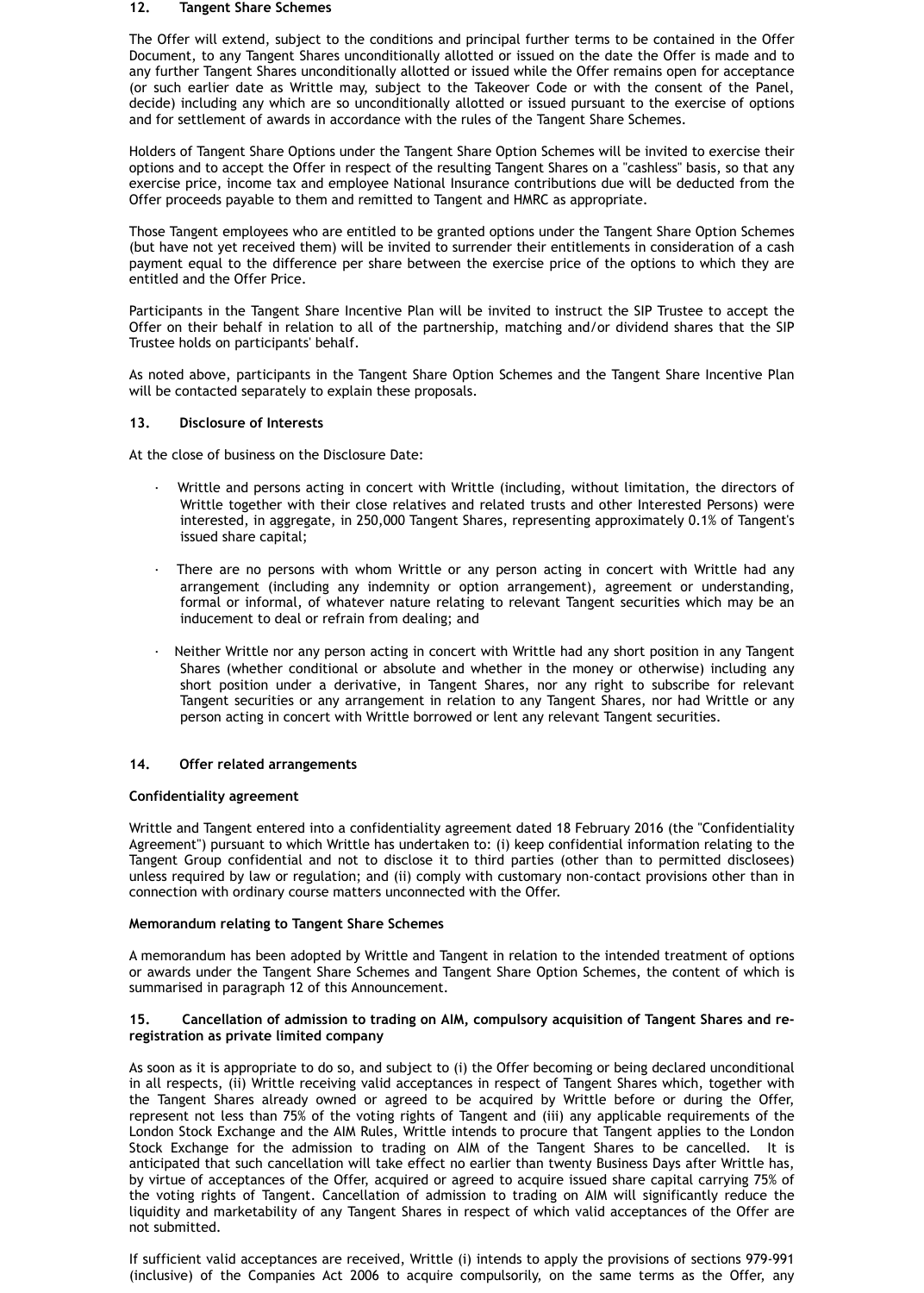outstanding Tangent Shares to which the Offer relates and (ii) proposes that Tangent will be re-registered as a private limited company in due course.

However, should the Offer become or be declared unconditional in all respects and those acceptances of the Offer in respect of share capital carry less than 75% of the voting rights of Tangent, Writtle intends that Tangent will continue its existing admission to trading on AIM subject to any applicable requirements of the London Stock Exchange and the AIM Rules.

### **16. General**

The Offer Document setting out details of the Offer will be despatched to Tangent Shareholders by Writtle as soon as practicable and by no later than 28 days after the date of this Announcement.

It is intended that the Offer will be implemented by means of a takeover offer under Part 28 of the Companies Act 2006.

Certain capitalised terms used throughout this Announcement are defined in Appendix 3 to this Announcement.

BDO LLP, which is authorised and regulated in the United Kingdom by the Financial Conduct Authority, is acting for Writtle as financial adviser in relation to the Offer, and is not acting for or advising any other person and accordingly will not be responsible to any other person other than Writtle for providing the protections afforded to the clients of BDO LLP or for providing advice in relation to the contents of this Announcement or any offer or arrangement referred to herein or in the Offer Document. Neither BDO LLP nor any of its affiliates owes or accepts any duty, liability or responsibility whatsoever (whether direct or indirect, whether in contract, in tort, under statute or otherwise) to any person who is not a client of BDO LLP in connection with this Announcement, any statement contained herein, the Offer or otherwise.

BDO LLP has given and not withdrawn its written consent to the issue of this Announcement with the references to its name in the form and context in which they are included.

Stockdale Securities Limited, which is authorised and regulated in the United Kingdom by the Financial Conduct Authority, is acting for Tangent in connection with the Offer and no-one else and will not be responsible to anyone other than Tangent for providing the protections afforded to customers of Stockdale Securities Limited or for providing advice in relation to the Offer.

Stockdale Securities Limited has given and not withdrawn its written consent to the issue of this Announcement with the references to its name in the form and context in which they are included.

Please note that addresses, electronic addresses and certain other information provided by Tangent Shareholders, persons with information rights and other relevant persons for the receipt of communications from Tangent may be provided to an offeror as required under Section 4 of Appendix 4 to the Takeover Code to comply with Rule 2.12(c) of the Takeover Code.

Any person who has received this Announcement in electronic form or by means of a website publication may request a copy of this Announcement in hard copy form and may request that all future documents, announcements and information sent to him in relation to the Offer be in hard copy form. Unless so requested, a hard copy of this Announcement will not be sent to you. This Announcement and all future documents, announcements and information can be requested in hard copy form (free of charge), by submitting a request in writing to the Company Secretary, Tangent Communications PLC, Threeways House, 40-44 Clipstone Street, London W1W 5DW or by calling the company secretary Jamie Beaumont on +44(0)20 7462 6101.

# **17. Further information**

This Announcement is not intended to, and does not, constitute or form part of any offer, invitation or the solicitation of an offer to purchase, otherwise acquire, subscribe for, sell or otherwise dispose of any securities, or the solicitation of any vote or approval in any jurisdiction, pursuant to the Offer or otherwise. The Offer will be made solely by means of the Offer Document and the Form of Acceptance accompanying the Offer Document, which will contain the full terms and conditions of the Offer, including details of how the Offer may be accepted. Any response to the Offer should be made only on the basis of information contained in the Offer Document. Tangent Shareholders are advised to read the formal documentation in relation to the Offer carefully once it has been despatched.

#### **18. Overseas territories**

The distribution of this Announcement in jurisdictions other than the United Kingdom may be restricted by law and the availability of the acquisition by Writtle of Tangent to Tangent Shareholders who are not resident in the United Kingdom may be affected by the laws of the relevant jurisdictions. Therefore any persons who are subject to the law of any jurisdiction other than the United Kingdom should inform themselves about, and observe, any applicable requirements.

This Announcement has been prepared for the purposes of complying with English law and the Takeover Code and the information disclosed may not be the same as that which would have been disclosed if this Announcement had been prepared in accordance with the laws of any jurisdiction outside of England and Wales. This Announcement should not be forwarded or transmitted in or into any jurisdiction in which such act would constitute a violation of the relevant laws in such jurisdiction.

Further information in relation to Overseas Shareholders will be set out in the Offer Document.

### **19. Documents published on a website**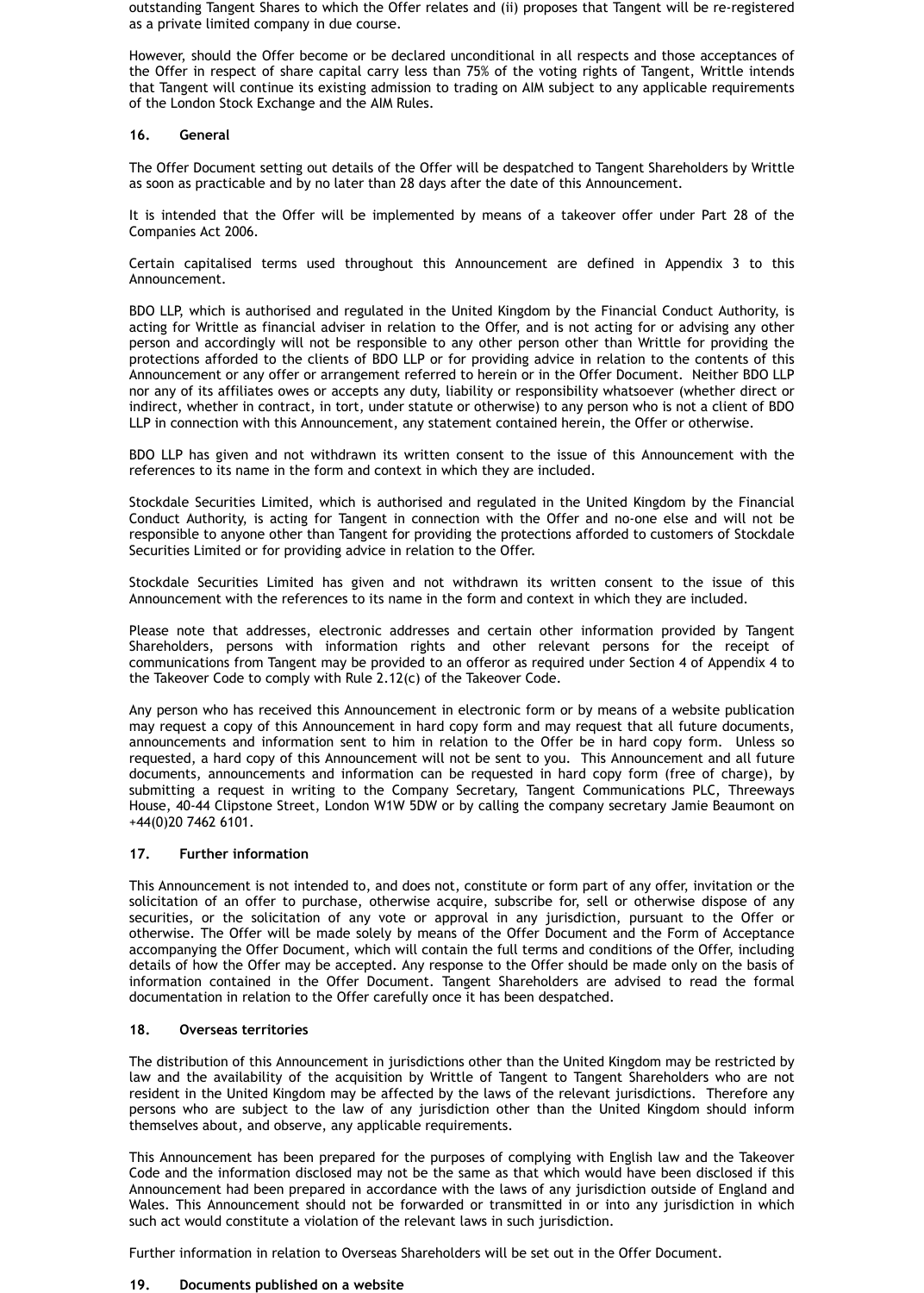The following documents will be made available on Writtle's website (http://www.writtle.com) and also on Tangent's website (www.tangentplc.com) by no later than 12.00 noon on the Business Day following the date of this Announcement until the end of the Offer Period:

- · a copy of this Announcement;
- · the financing documents referred to in paragraph 11;
- the Confidentiality Agreement and the memorandum relating to the Tangent Share Schemes referred to in paragraph 14; and
- · BDO's and Stockdale's consent letters referred to in paragraph 16.

The contents of Writtle's website and Tangent's website are not incorporated into and do not form part of this Announcement.

Enquiries:

| Writtle Holdings Limited<br>Robert Essex/Graeme Harris                                  | +44 (0)20 7842 6950   |
|-----------------------------------------------------------------------------------------|-----------------------|
| <b>BDO LLP (Financial Adviser to Writtle)</b><br>John Stephan<br>Susan Jarram           | +44 (0)20 7486 5888   |
| <b>Tangent Communications PLC</b><br><b>Kevin Cameron</b>                               | +44 (0)1670 713330    |
| Stockdale Securities Limited (Rule 3 Adviser to Tangent)<br>Tom Griffiths/Edward Thomas | $+44$ (0)20 7601 6100 |

#### **Forward-looking statements**

This document may contain "**forward-looking statements**" concerning the Tangent Group and the Writtle Group. Generally, the words "**anticipate**", "**believe**", "**estimate**", "**expect**", "**forecast**", "**intend**", "**may**", "**plan**", "**project**", "**should**" and similar expressions identify forward-looking statements. Such statements reflect the relevant company's current views with respect to future events and are subject to risks and uncertainties that could cause the actual results to differ materially from those expressed in the forwardlooking statements. Many of these risks and uncertainties relate to factors that are beyond the companies' abilities to control or estimate precisely, such as changes in general economic and business conditions, changes in currency exchange rates and interest rates, lack of acceptance of new exchange rates and interest rates, introduction of competing products or services, lack of acceptance of new products or services, changes in business strategy and the behaviour of other market participants and therefore undue reliance should not be placed on such statements. Neither Tangent nor Writtle intends or assumes any obligation to update these forward-looking statements other than as required by law.

# **Dealing disclosure requirements**

Under Rule 8.3(a) of the Takeover Code, any person who is interested in 1% or more of any class of relevant securities of an offeree company or of any securities exchange offeror (being any offeror other than an offeror in respect of which it has been announced that its offer is, or is likely to be, solely in cash) must make an Opening Position Disclosure following the commencement of the offer period and, if later, following the announcement in which any securities exchange offeror is first identified. An Opening Position Disclosure must contain details of the person's interests and short positions in, and rights to subscribe for, any relevant securities of each of (i) the offeree company and (ii) any securities exchange offeror(s). An Opening Position Disclosure by a person to whom Rule 8.3(a) applies must be made by no later than 3.30 pm (London time) on the 10th Business Day following the commencement of the offer period and, if appropriate, by no later than 3.30 pm (London time) on the 10th Business Day following the announcement in which any securities exchange offeror is first identified. Relevant persons who deal in the relevant securities of the offeree company or of a securities exchange offeror prior to the deadline for making an Opening Position Disclosure must instead make a Dealing Disclosure.

Under Rule 8.3(b) of the Takeover Code, any person who is, or becomes, interested in 1% or more of any class of relevant securities of the offeree company or of any securities exchange offeror must make a Dealing Disclosure if the person deals in any relevant securities of the offeree company or of any securities exchange offeror. A Dealing Disclosure must contain details of the dealing concerned and of the person's interests and short positions in, and rights to subscribe for, any relevant securities of each of (i) the offeree company and (ii) any securities exchange offeror, save to the extent that these details have previously been disclosed under Rule 8. A Dealing Disclosure by a person to whom Rule 8.3(b) applies must be made by no later than 3.30 pm (London time) on the Business Day following the date of the relevant dealing.

If two or more persons act together pursuant to an agreement or understanding, whether formal or informal, to acquire or control an interest in relevant securities of an offeree company or a securities exchange offeror, they will be deemed to be a single person for the purpose of Rule 8.3.

Opening Position Disclosures must also be made by the offeree company and by any offeror and Dealing Disclosures must also be made by the offeree company, by any offeror and by any persons acting in concert with any of them (see Rules 8.1, 8.2 and 8.4).

Details of the offeree and offeror companies in respect of whose relevant securities Opening Position Disclosures and Dealing Disclosures must be made can be found in the Disclosure Table on the Takeover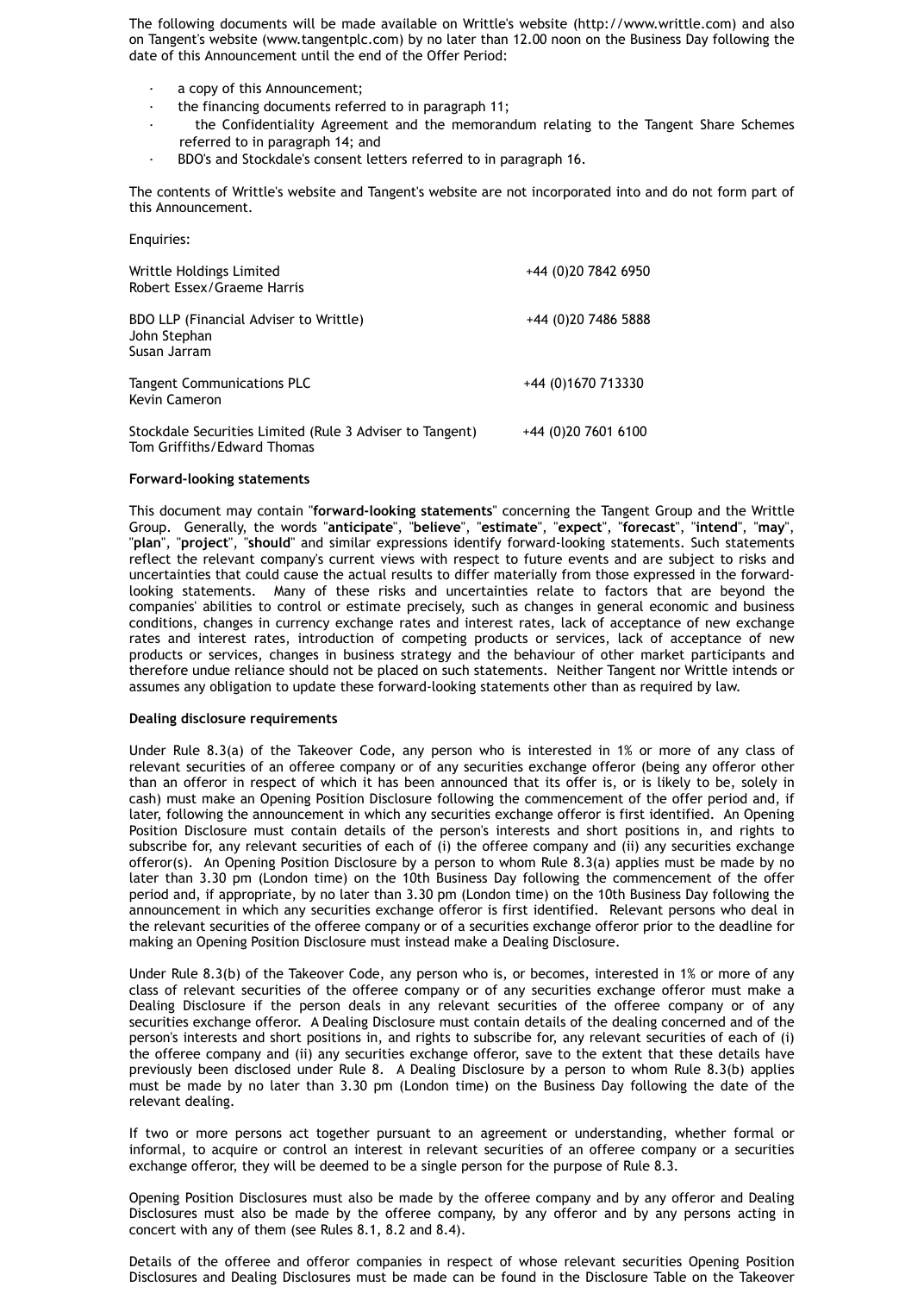- whether or [not any other condition of the Offer rem](http://www.thetakeoverpanel.org.uk/)ains to be fulfilled.
- 1 The Offer will be subject to the following conditions.
- 1.1 Valid acceptances being received (and not, where permitted, withdrawn) by closing date of the Offer (or such later time(s) and/or date(s) as Writtle ma Takeover Code or with the consent of the Panel) decide in respect of more t rights then normally exercisable at general meetings of Tangent (including for extent, if any, required by the Panel any votes attributable to Tangent Share unconditionally allotted or issued before the Offer becomes or is declared u acceptances, whether pursuant to the exercise of conversion or subscription

For the purpose of this condition, Tangent Shares which have been unconditionally a shall be deemed to carry the votes which they will carry upon issue.

- 1.2 No government or governmental, quasi-governmental, supranational, statutory court, trade agency, professional association or any other person or body in ("Authorities") having instituted or threatened any action, proceedings, suit investigation or made, proposed or enacted after the date of this Announce regulation or order that would or might reasonably be expected to (in any c in the context of the Offer):
	- (a) make the Offer or the acquisition or proposed acquisition of any Tanger otherwise restrain, prohibit, restrict or interfere in or delay implement additional conditions or obligations with respect to, or otherwise challenge the proposed the proposed to propo acquisition of Tangent or any Tangent Shares by Writtle;
	- (b) require or prevent the divestiture by Writtle or any of its subsidiaries (**the "** any of its associated companies (together the "wider Writtle Group") or its subsidiaries (the "Tangent Group") or any associated person (togeth **Group**") of all or any part of their respective businesses, assets or prop limitation on the ability of any of them to conduct their respective buses respective assets or property;
	- $(c)$  impose any limitation on the ability of a member of the wider Writtle G hold or effectively to exercise all rights of ownership of Tangent Shares member of the wider Tangent Group or of the wider Writtle Group to h exercise all or any rights of ownership of shares in a member of the wider to exercise management control over a member of the wider Tangent G
	- (d) otherwise adversely affect the business, profits or prospects of a memi Tangent Group or of the wider Writtle Group,

and all applicable waiting periods during which any such Authority could institute, implement or threatent or threatent or threatent or threatent or threatent or threatent or threatent or threatent or threatent or threaten any such action, proceedings, suit, enquiry or investigation having expired or been to purpose "associated" means a corporation of which not less than 20% of the equity s directly or indirectly, by the relevant Group and a partnership or joint venture in wh relevant Group is interested, directly or indirectly.

1.3 There being no provision of any arrangement, agreement, licence or other in member of the wider Tangent Group is a party, or by or to which any of those their assets may be bound or be subject, and in each case which could, in c proposed acquisition of any of the Tangent Shares by Writtle or otherwise, resulted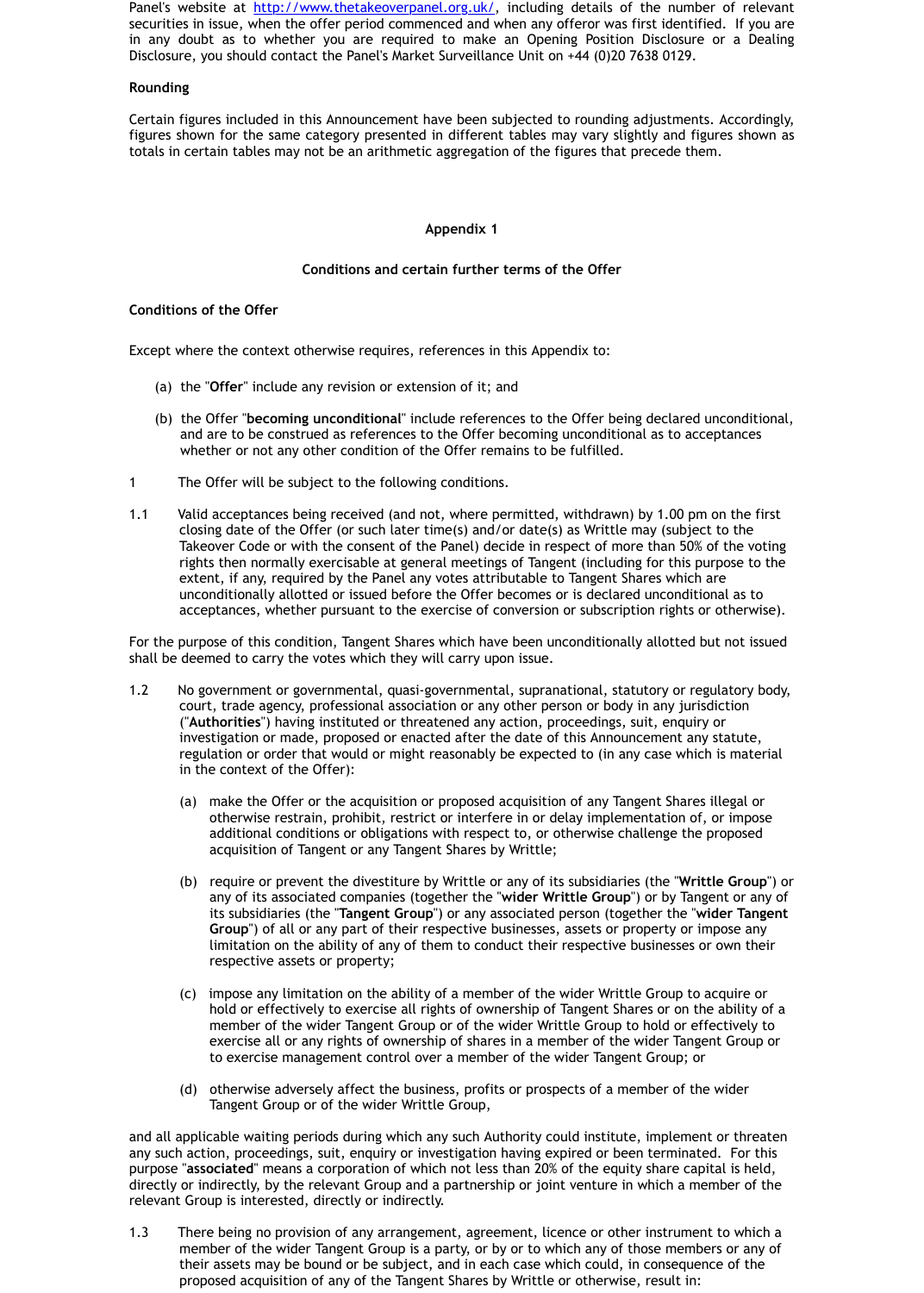- (a) monies borrowed by or other indebtedness of any such member being or becoming repayable or capable of being declared repayable prior to their stated maturity or the ability of any such member to incur indebtedness being withdrawn or inhibited;
- (b) any arrangement, agreement, licence, or other instrument being terminated or adversely modified or adverse action being taken or an onerous obligation arising under it;
- (c) the interests or business of any member of the wider Tangent Group in or with another firm, venture, company, body or asset (or any arrangements relating to that business or interests) being terminated, modified or affected;
- (d) any member of the wider Tangent Group ceasing to be able to carry on business under a name under which it presently does so;
- (e) the creation of a mortgage, charge, security or other interest over the whole or any part of the business, property or assets of any member of the wider Tangent Group or any such security (whenever arising or having arisen) becoming enforceable; or
- (f) the disposal of assets or creation of liabilities by any member of the wider Tangent Group (other than in the ordinary course of business),

in each case which is material in the context of the wider Tangent Group taken as a whole.

- 1.4 All necessary filings having been made, all appropriate waiting periods under any applicable legislation or regulation of any territory having expired or been terminated, all necessary statutory and regulatory obligations in connection with the Offer in any jurisdiction having been complied with and all authorisations, orders, grants, recognitions, confirmations, clearances, consents, permissions and approvals necessary for or appropriate to the proposed acquisition in any jurisdiction being obtained in terms and in form reasonably satisfactory to Writtle from all appropriate Authorities or persons with whom any member of the wider Tangent Group has entered into contractual arrangements, and those authorisations, orders, grants, recognitions, confirmations, clearances, consents, permissions and approvals remaining in full force and effect and no notice of an intention to revoke or not to renew them having been received.
- 1.5 Other than as Disclosed, no member of the wider Tangent Group having, since 31 August 2015:
	- (a) save for: (i) options granted, and for the issue of shares on the exercise of options granted under the Tangent Share Option Schemes, and (ii) awards made, and for the issue of shares to settle awards made, under the Tangent Share Incentive Plan, issued or authorised or proposed the issue of additional shares of any class or securities convertible into, or rights, warrants or options to acquire, any shares or other securities, or transferred or sold or authorised or proposed the transfer or sale of any shares out of treasury, or redeemed, purchased or reduced any part of its share capital;
	- (b) declared, paid or made or proposed to declare, pay or make a dividend, bonus or other distribution (whether payable in cash or otherwise) in respect of any shares in Tangent;
	- (c) authorised or proposed or made an announcement of an intention to propose a merger or demerger or acquisition or change in its share or loan capital or, save in the ordinary course of business, a disposal of assets, creation of a mortgage or encumbrance over assets (or any right, title or interest in any assets) or issue of debentures;
	- (d) otherwise than in the ordinary course of business incurred or increased any indebtedness or contingent liability which is material in the context of the Tangent Group taken as a whole, or entered into a material contract, arrangement, reconstruction or amalgamation;
	- (e) purchased, redeemed or announced a proposal to purchase or redeem any of its own shares or other securities;
	- (f) proposed a voluntary winding-up;
	- (g) been unable, or admitted in writing that it is unable, to pay its debts or having stopped or suspended (or threatened to stop or suspend) payment of its debts generally or ceased or threatened to cease carrying on all or a substantial part of its business;
	- (h) waived or compromised a claim which is material in the context of the relevant member of the Tangent Group;
	- (i) disposed or transferred, mortgaged or encumbered assets or any right, title or interest in an asset or entered into a contract or commitment (whether in respect of capital expenditure or otherwise) which is of a long-term or unusual nature or which involves or could involve an obligation of a nature or magnitude which is material in the context of the Tangent Group taken as a whole;
	- (j) entered into or varied the terms of a service or consultancy agreement with or in respect of the services of any of the directors of Tangent in any material respect; or
	- (k) entered into an agreement or commitment or passed a resolution with respect to a transaction or event referred to in this paragraph 1.5 which is material in the context of the wider Tangent Group taken as a whole.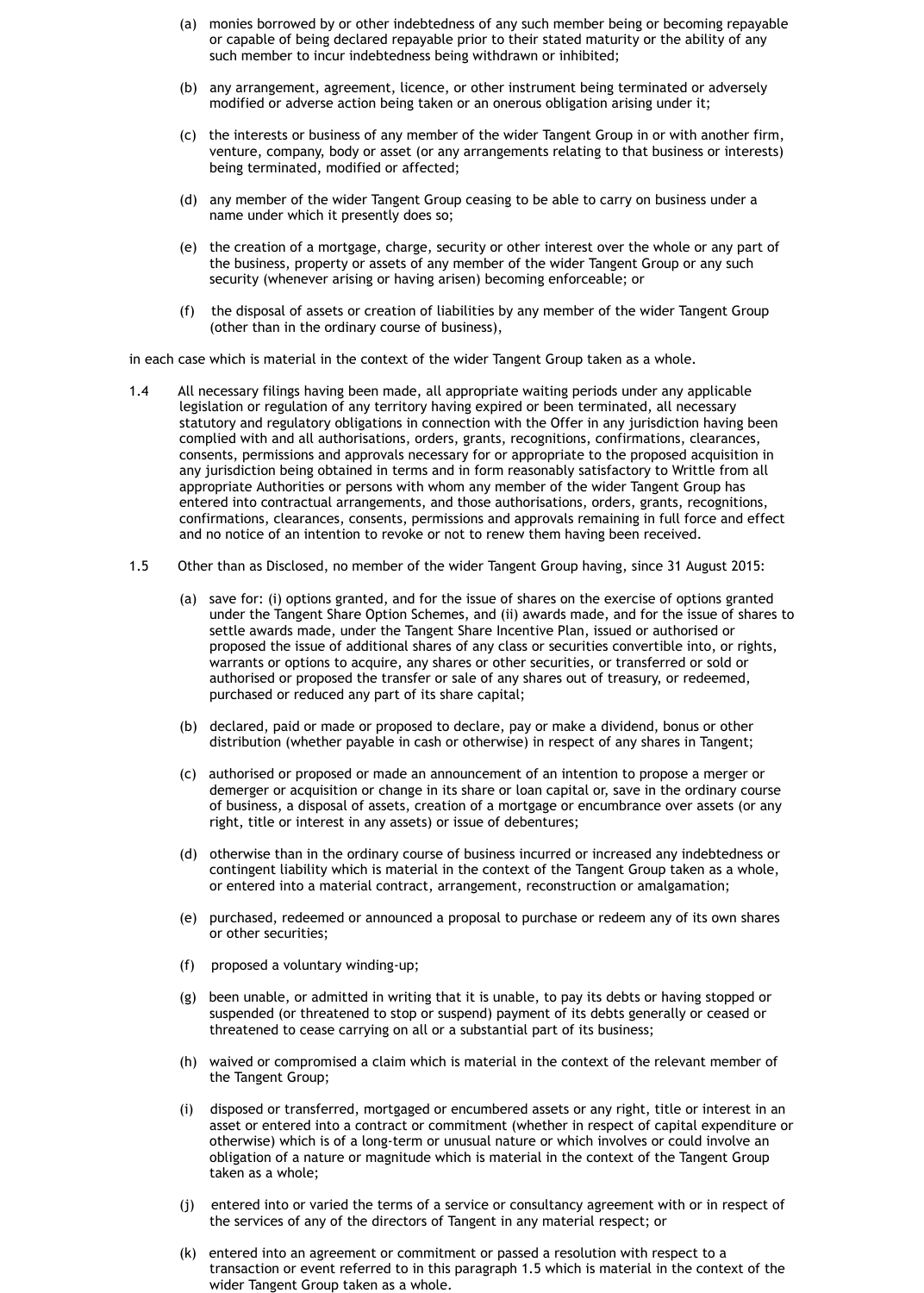- 1.6 Other than as Disclosed, since 31 August 2015:
	- (a) there having been no receiver or administrative receiver or administrator appointed over part of the assets of any member of the wider Tangent Group or analogous proceedings or steps having taken place under the laws of any relevant jurisdiction and there having been no application made for the administration of, or notice of intention to appoint an administrator filed in relation to, any member of the wider Tangent Group or any equivalent proceedings or steps taken under the laws of any relevant jurisdiction;
	- (b) there having been no adverse change in the financial or trading position or prospects of a member of the wider Tangent Group;
	- (c) no litigation, arbitration proceedings, prosecution or other legal proceedings having been instituted or threatened or remaining outstanding against or by a member of the wider Tangent Group (whether as plaintiff or defendant or otherwise); and
	- (d) no contingent liability having arisen which might reasonably be expected to adversely affect a member of the wider Tangent Group,

which is material in each case in the context of the wider Tangent Group taken as a whole.

- 1.7 Writtle not having discovered:
	- (a) that the financial or business information concerning the wider Tangent Group as contained in the information publicly disclosed at any time by a member of the wider Tangent Group either contains a material misrepresentation of fact or omits a fact necessary to make the information contained in it not materially misleading or that any contingent liability disclosed in that information would or might reasonably be expected to materially and adversely affect directly or indirectly the business, profits or prospects of the wider Tangent Group taken as a whole; or
	- (b) that a partnership or company in which a member of the wider Tangent Group has a significant economic interest and which is not a subsidiary of Tangent is subject to a liability, contingent or otherwise, which is material in the context of the wider Tangent Group taken as a whole and has not been Disclosed.
- 2 Writtle will reserve the right to waive at its absolute discretion (subject to the requirements of the Takeover Code and the Panel), in whole or in part, all or any of paragraph 1.2 to paragraph 1.7 inclusive. Paragraph 1.2 to paragraph 1.7 inclusive must be satisfied as at, or waived on or before, the 21st day after the later of the first closing date of the Offer and the date on which paragraph 1.1 is fulfilled (or in each such case such later date as the Panel may agree). Writtle shall, however, be under no obligation to waive or treat as fulfilled any of paragraph 1.2 to paragraph 1.7 inclusive by a date earlier than the latest date specified above for its satisfaction notwithstanding that the other conditions of the Offer may at such earlier date have been fulfilled and that there are at such earlier date no circumstances indicating that any of such conditions may not be capable of fulfilment.
- 3 If Writtle is required by the Panel to make an offer or offers for Tangent Shares under the provisions of Rule 9 of the Takeover Code, Writtle may make such alterations to the conditions as are necessary to comply with the provisions of that rule.
- 4 The Offer will lapse (unless the Panel otherwise consents) if, before 1.00 pm on the first closing date of the Offer or the date when the Offer becomes or is declared unconditional as to acceptances, whichever is the later, the acquisition by Writtle of Tangent is either referred to a Phase 2 Inquiry by the Competition and Markets Authority or results in the European Commission, pursuant to Council Regulation (EC) 139/2004, initiating proceedings under article 6(1)(c) or making a referral to the Financial Conduct Authority under article 9(1). In such circumstances the Offer will cease to become capable of further acceptance and accepting Tangent Shareholders and Writtle shall cease to be bound by acceptances delivered on or before the date on which the Offer

#### so lapses.

### **Certain further terms of the Offer**

- 5 The Offer will comply with the applicable rules of the Takeover Code, AIM Rules and the London Stock Exchange and will be governed by and construed in accordance with English law. The English courts will have exclusive jurisdiction for determining any matter which may arise under or in connection with any such contract.
- 6 The Tangent Shares will be acquired free from all liens, charges, equitable interests, rights of preemption and encumbrances and any other third-party rights of any nature whatsoever and together with all rights attaching to them, including, without limitation, voting rights and the right to receive and retain, in full, all dividends and other distributions (if any) declared, made or paid, or any other return of capital (whether by way of reduction of share capital or share premium account or otherwise) made on or after the date of this Announcement. Accordingly insofar as a dividend and/or distribution and/or a return of capital is proposed, declared, made, paid or payable by Tangent in respect of a Tangent Share on or after the date of this Announcement, Writtle reserves the right to reduce by the amount of the dividend and/or distribution and/or return of capital, the price payable under the Offer in respect of an Tangent Share except insofar as the Tangent Share is or will be transferred on a basis which entitles Writtle alone to receive the dividend and/or distribution and/or return of capital but if that reduction in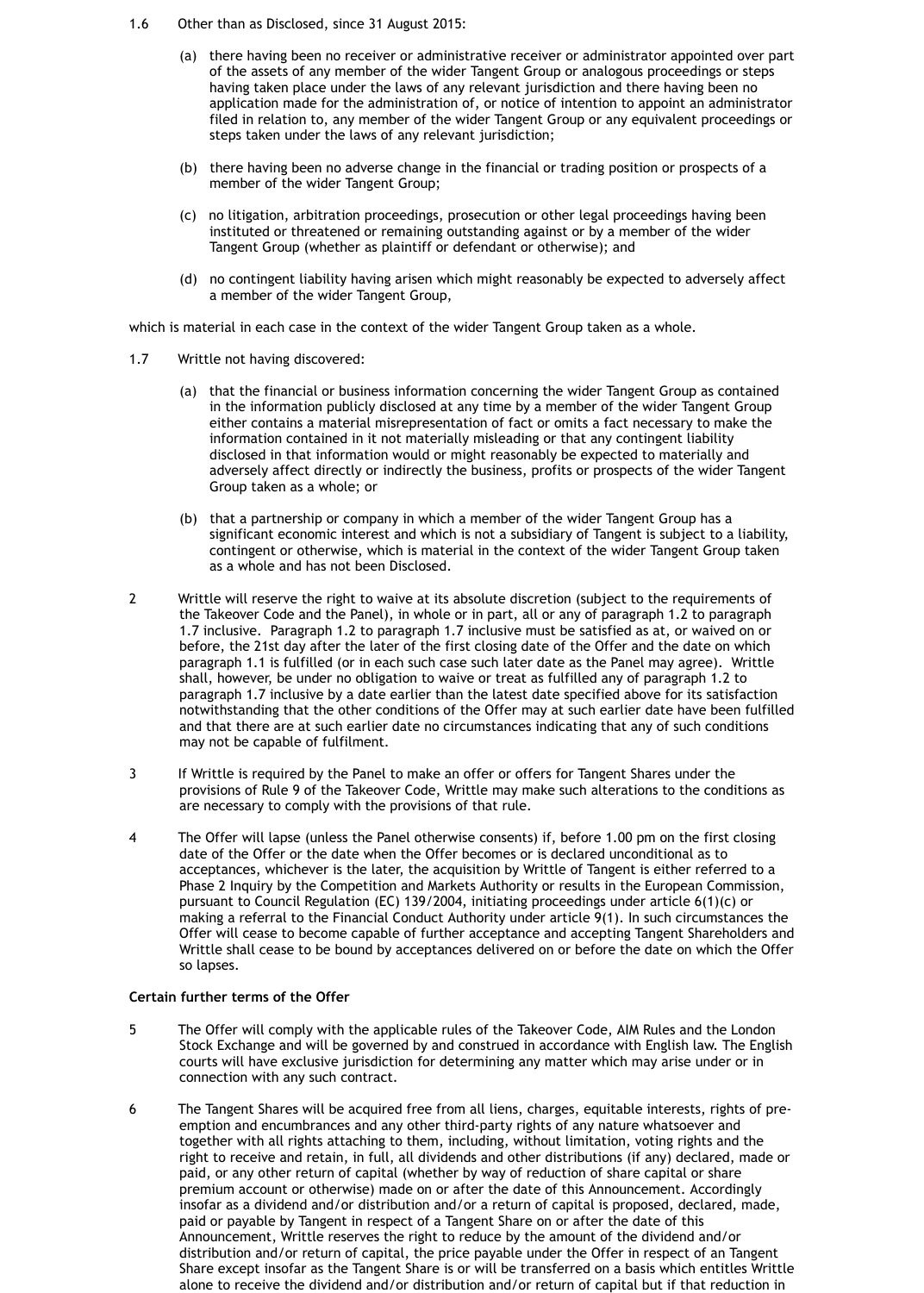price has not been effected, the person to whom the price payable under the Offer is paid in respect of that Tangent Share, will be obliged to account to Writtle for the amount of such dividend and/or distribution and/or return of capital.

In this Announcement, unless otherwise stated, or the context otherwise requires, the following bases and sources have been used:

- 7 Under Rule 13.5 of the Takeover Code, Writtle may not invoke a condition to the Offer so as to cause the Offer not to proceed, to lapse or to be withdrawn unless the circumstances which give rise to the right to invoke the condition are of material significance to Writtle in the context of the Offer. The determination of whether or not such a condition can be invoked would be determined by the Panel. Condition 1.1 is not subject to this provision of the Takeover Code.
- 8 Each of the conditions of the Offer contained in this Announcement shall be regarded as a separate condition and shall not be limited by reference to any other condition.

# **Appendix 2**

# **SOURCES OF INFORMATION AND BASES OF CALCULATIONS**

- (a) The financial information on Tangent is extracted (without material adjustment) from Tangent's Annual Report and Accounts for the financial year ended 28 February 2015 and the unaudited interim financial statements of Tangent for the six months ended 31 August 2015.
- (b) Unless stated otherwise, financial information relating to the Writtle Group has been extracted or derived (without any adjustment) from the audited financial statements of Writtle for the year ended 31 December 2014.
- (c) The value of the Offer is calculated on the basis of there being 277,793,419 Tangent Shares currently in issue (which excludes treasury shares).
- (d) The unissued share capital of Tangent assumes a maximum of 16,097,576 Tangent Shares which will be the result of the exercise of options and/or settlement of phantom awards in respect of or referable to Tangent Shares under the Tangent Share Option Schemes which have an exercise price of less than the Offer Price of 3.0 pence per Tangent Share and the issue of Tangent Shares in respect of awards under the Tangent Share Incentive Plan.
- (e) All percentages of voting rights, share capital and relevant Tangent securities are calculated by reference to the relevant percentage held and in issue outside treasury.
- (f) All Closing Prices for Tangent Shares have been derived from the AIM Appendix to the London Stock Exchange Daily Official List.
- (g) All references to time in this Announcement are to London, UK, time unless otherwise stated.

# **Appendix 3**

# **Definitions**

The following definitions apply throughout this Announcement unless the context requires otherwise:

"**AIM**" means AIM, a market of the London Stock Exchange.

"**AIM Rules**" means the AIM Rules for Companies as published by the London Stock Exchange.

**"Announcement"** means this announcement.

"**arrangement**" includes any indemnity or option arrangements, and any agreement or understanding, formal or informal, of whatever nature, relating to relevant Tangent securities or relevant Writtle securities which may be an inducement to deal or refrain from dealing.

**"BDO LLP"** means BDO LLP which is authorised and regulated in the UK by the Financial Conduct Authority to carry on investment business, the financial adviser to Writtle in respect of the Offer.

**"Bidco"** means Tangent Holdings UK Limited.

**"Bidco Offer"** means the offer for the entire issued and to be issued share capital of Tangent at 2.25 pence per share made by Tangent Holdings UK Limited on 12 February 2016.

**"Bidco Rule 2.7 announcement"** means the Rule 2.7 announcement released by Tangent Holdings UK Limited on 10 February 2016 in connection with the Bidco Offer.

"**Business Day**" means a day (other than a Saturday, Sunday, public or bank holiday) on which banks are generally open for business in the City of London.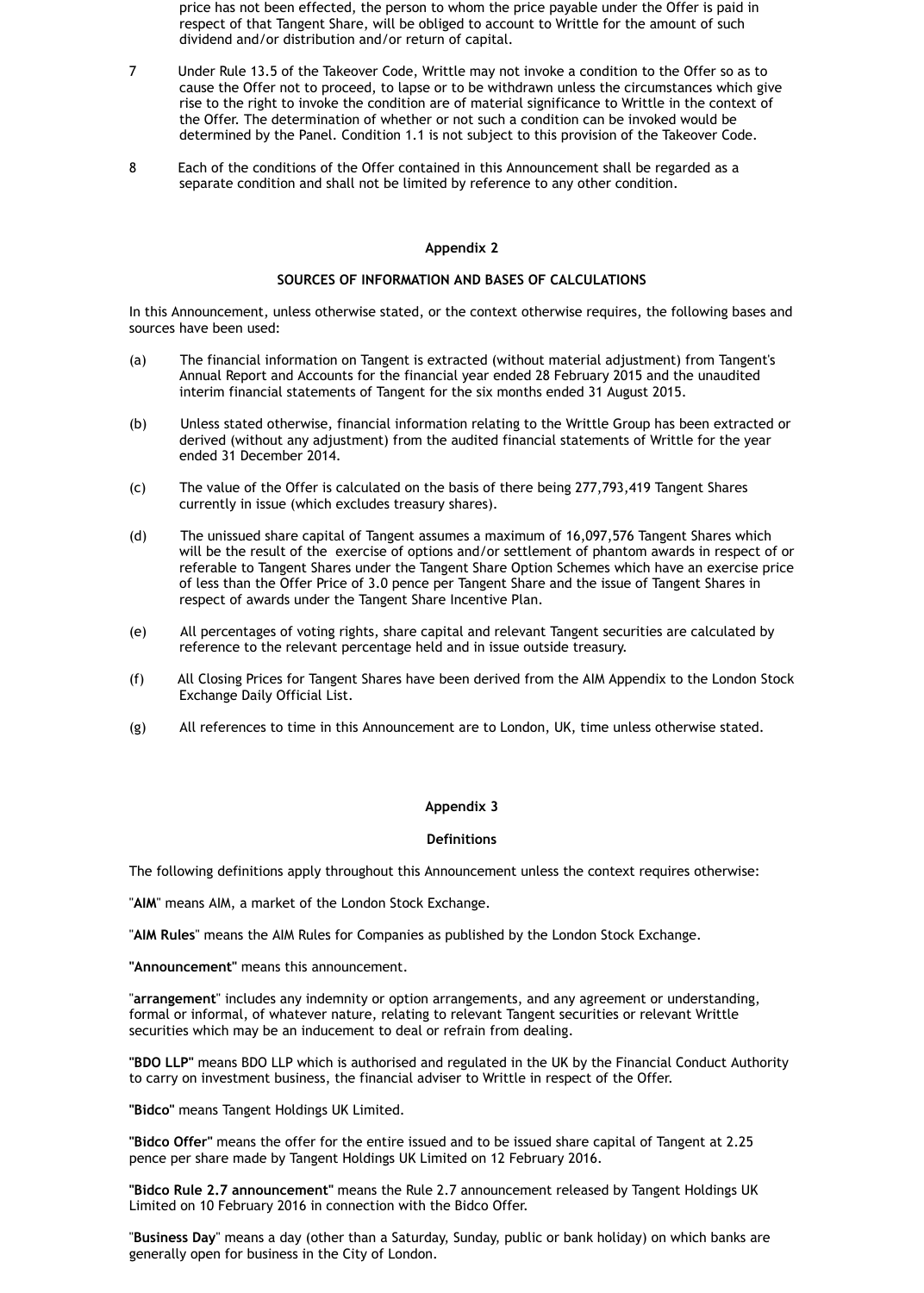"**Closing Price**" means the closing middle market price of a Tangent Share, as derived from the AIM Appendix of the London Stock Exchange Daily Official List.

"**Disclosed**" means information that has been fairly disclosed:

- (a) in any public announcement made by Tangent following 31 August 2015 and before 5pm on the Disclosure Date;
- (b) in this Announcement; or
- (c) in writing by Tangent to Writtle.

"**Disclosure Date**" means the Business Day immediately preceding the date of this Announcement.

"**Form of Acceptance**" means the form of acceptance and authority relating to the Offer to be sent to Tangent Shareholders with the Offer Document.

"**Independent Directors**" means Kevin Cameron and Nigel Kissack.

"**Interested Persons**" means in relation to a director, his immediate relations and other persons (including, without limit, bodies corporate) whose interests that director is taken or treated as having by virtue of the application of Part 22 of the Companies Act 2006.

"**London Stock Exchange**" means London Stock Exchange PLC.

"**Offer**" means the recommended cash offer to be made by Writtle to acquire all of the issued and to be issued Tangent Shares (excluding treasury shares) on the terms and subject to the conditions to be set out in the Offer Document and the Form of Acceptance (including, where the context so requires, any subsequent revision, variation, extension or renewal of such offer).

"**Offer Document**" means the document to be sent to Tangent Shareholders containing the terms and conditions of the Offer.

"**Offer Period**" means the period commencing on 10 February 2016 and ending on the earlier of the date upon which the Offer becomes or is declared unconditional as to acceptances and/or the date upon which the Offer lapses or is withdrawn.

"**Offer Price**" means 3.0 pence in cash per Tangent Share.

"**Overseas Shareholders**" means Tangent Shareholders who are citizens, nationals, residents of or otherwise subject to a jurisdiction outside of the United Kingdom of Great Britain and Northern Ireland or their nominees, custodians or trustees.

"**Panel**" means the Panel on Takeovers and Mergers.

"**relevant Writtle securities**" means any securities in the capital of Writtle which carry voting rights or which are equity share capital, and securities convertible into, rights to subscribe for, options (including traded options) in respect of and derivatives referenced to, any of the foregoing.

"**relevant Tangent securities**" means Tangent Shares, any other securities in the capital of Tangent which carry voting rights or which are equity share capital, and securities convertible into, rights to subscribe for, options (including traded options) in respect of and derivatives referenced to, any of the foregoing.

"**SIP Trustee**" means Capita IRG Trustees Limited (a company incorporated in England with registered number 02729260) in its capacity as trustee of the Tangent Share Incentive Plan.

"**Stockdale**" means Stockdale Securities Limited.

"**subsidiary**" and "**subsidiary undertaking**" shall be construed in accordance with the Companies Act 2006.

"**Takeover Code**" means the City Code on Takeovers and Mergers.

"**Tangent**" means Tangent Communications PLC (company registration number 03967805).

"**Tangent Group**" means Tangent and its subsidiary undertakings.

"**Tangent Shareholders**" means holders of Tangent Shares.

"**Tangent Share Incentive Plan"** means the Tangent Share Incentive Plan operated by Tangent and administered by the SIP Trustee.

"**Tangent Share Options**" means options or other rights to acquire Tangent Shares and any other awards outstanding under the Tangent Share Option Schemes, including phantom awards granted under the Tangent Unapproved Share Option Scheme.

"**Tangent Share Option Schemes**" means the following share option schemes operated by Tangent: the Tangent Unapproved Share Option Scheme and the Tangent Enterprise Management Incentive (EMI) Share Option Plan.

"**Tangent Share Schemes**" means the Tangent Share Option Schemes and the Tangent Share Incentive Plan.

"**Tangent Shares**" means the existing unconditionally allotted or issued and fully paid (or credited as fully paid) ordinary shares of 1p each in the capital of Tangent and any such further shares which are unconditionally allotted or issued fully paid while the Offer remains open for acceptance or, subject to